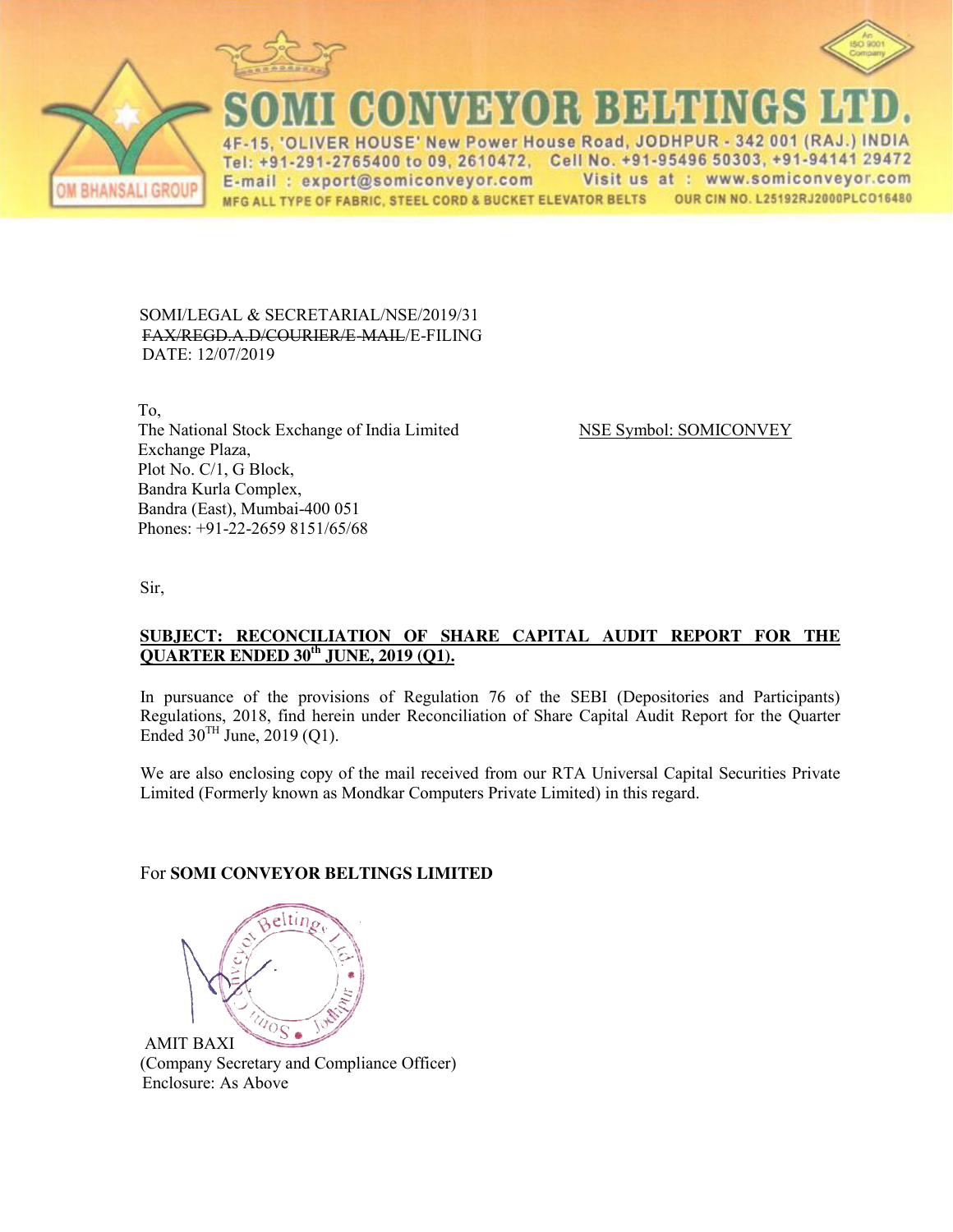

**CS. AVIJIT VASU B.Sc., M.COM, ACS Practicing Company Secretary** 

## **RECONCILIATION OF SHARE CAPITAL AUDIT REPORT**

| 1. For Quarter Ended                                                                                         | : $30^{\text{TH}}$ June, 2019 (FIRST QUARTER)                 |                               |  |  |  |
|--------------------------------------------------------------------------------------------------------------|---------------------------------------------------------------|-------------------------------|--|--|--|
| 2. ISIN                                                                                                      | : INE323J01019                                                |                               |  |  |  |
| 3. Face Value                                                                                                | : Rs. $10/-$                                                  |                               |  |  |  |
| 4. Name of the Company                                                                                       | : SOMI CONVEYOR BELTINGS LIMITED                              |                               |  |  |  |
| 5. Registered Office Address                                                                                 | : 4F-15, "Oliver House", New Power House Road, Jodhpur-342003 |                               |  |  |  |
| 6. Correspondence Address                                                                                    | : 4F-15, "Oliver House", New Power House Road, Jodhpur-342003 |                               |  |  |  |
| 7. Telephone & Fax Nos                                                                                       | : Tel: $+91-291-2765400$ , Fax: $+91-291-2765410$             |                               |  |  |  |
| 8. Email address                                                                                             | : info@ombhansali.com/ csamitbaxi@gmail.com                   |                               |  |  |  |
| 9. Names of the Stock Exchanges where the company's securities are listed: BSE LIMITED, NSE OF INDIA LIMITED |                                                               |                               |  |  |  |
|                                                                                                              | Number of Shares                                              | % of the Total issued capital |  |  |  |
| 10. Issued Capital:                                                                                          | 11779656                                                      | $100\%$                       |  |  |  |
| 11. Listed Capital (Exchange-wise): (BSE)                                                                    | 11779656                                                      | 100%                          |  |  |  |
|                                                                                                              | 11779656<br>(NSE)                                             | 100%                          |  |  |  |
| (as per company records)                                                                                     |                                                               |                               |  |  |  |
| 12. Held in dematerialized form in CDSL:                                                                     | 2720749                                                       | 23.1%                         |  |  |  |
| 13. Held in dematerialized form in NSDL:                                                                     | 8236897                                                       | 69.92%                        |  |  |  |
| 14. Physical:                                                                                                | 822010                                                        | 6.98%                         |  |  |  |
| 15. Total No. of shares $(12+13+14)$ :                                                                       | 11779656                                                      | 100%                          |  |  |  |
| 16. Reasons for difference if any, between $(10&11)$ , $(10&15)$ , $(11&15)$ : NIL                           |                                                               |                               |  |  |  |
|                                                                                                              |                                                               |                               |  |  |  |

17. Certifying the details of changes in share capital during the quarter under consideration as per Table below:

| Particulars*** | No. of Shares | Applied/Not | Listed on    | Whether   | Whether   | In -principal |
|----------------|---------------|-------------|--------------|-----------|-----------|---------------|
|                |               | Applied for | <b>Stock</b> | Intimated | Intimated | approval for  |
|                |               | listing     | Exchanges    | To CDSL   | To NSDL   | SE(Specify    |
|                |               |             | (Specify)    |           |           | Names)        |
|                |               |             | Names)       |           |           |               |
| NIL            | -----         | -----       | ----         | ----      | ----      | ----          |

\*\*\* Rights, Bonus, Preferential Issue, ESOPs, Amalgamation, Conversion, Buyback, Capital Reduction, Forfeiture, Any other (to specify). 18. Register of members is updated (Yes/No): **YES** If not, updated upto which date: **N.A** 

19. Reference of previous quarter with regards to excess dematerialized shares, .if any: **N.A**

20. Has co. resolved the matter mentioned in point no.19 above in current quarter? If not, reason why? **N.A**

- 21. Total no. of requests, if any, confirmed after 21 days & the total no. of requests pending beyond 21 days
- with the reasons for delay.

| $\cdots$                      |                 |               |                   |  |  |  |
|-------------------------------|-----------------|---------------|-------------------|--|--|--|
| Total No. of demat requests   | No. of requests | No. of shares | Reasons for delay |  |  |  |
| Confirmed after 21 days       | NIL             | <b>NIL</b>    | NIL               |  |  |  |
| Pending for more than 21 days | NIL             | NIL           | NIL               |  |  |  |

22. Name, Telephone & Fax No. of the Compliance Officer of the Company: **Mr. Amit Baxi** 

 **4 F-15, "Oliver House", New Power House Road, Jodhpur-342003 Tel.: +91-0291-2765400, Fax: +91-0291-2765410** 

23. Name, Address, Tel. & Fax No., Regn. No. of the Practicing company secretary:  **CS AVIJIT VASU, Corporate Tower, Plot No. 21&22, Behind Bank of Maharashtra, 2nd Puliya Commercial Centre,** 

 **Chopasni Housing Board, Jodhpur, Tel.:+91-0291- 2759987 M. No. 37968; C. P. No. 14198** 

24. Appointment of common agency for share registry work (if yes, name and address): **YES UNIVERSAL CAPITAL SECURITIES PRIVATE LIMITED 21, Shakil Niwas, Opp. Satya Sai Baba Temple, Mahakali Caves Road, Andheri (East), Mumbai - 400 093 Tel: (+91 22) 28207203-05, 28257641, Fax: (+91 22) 28207207**

25. Any other detail that the company secretary may like to provide, (*e.g.* BIFR Company, delisting from SE): **NIL**

**CS AVIJIT VASU Place: Jodhpur Company Secretary in Practice, ACS: 37968, C.P. No. 14198** 

Date: 12/07/2019